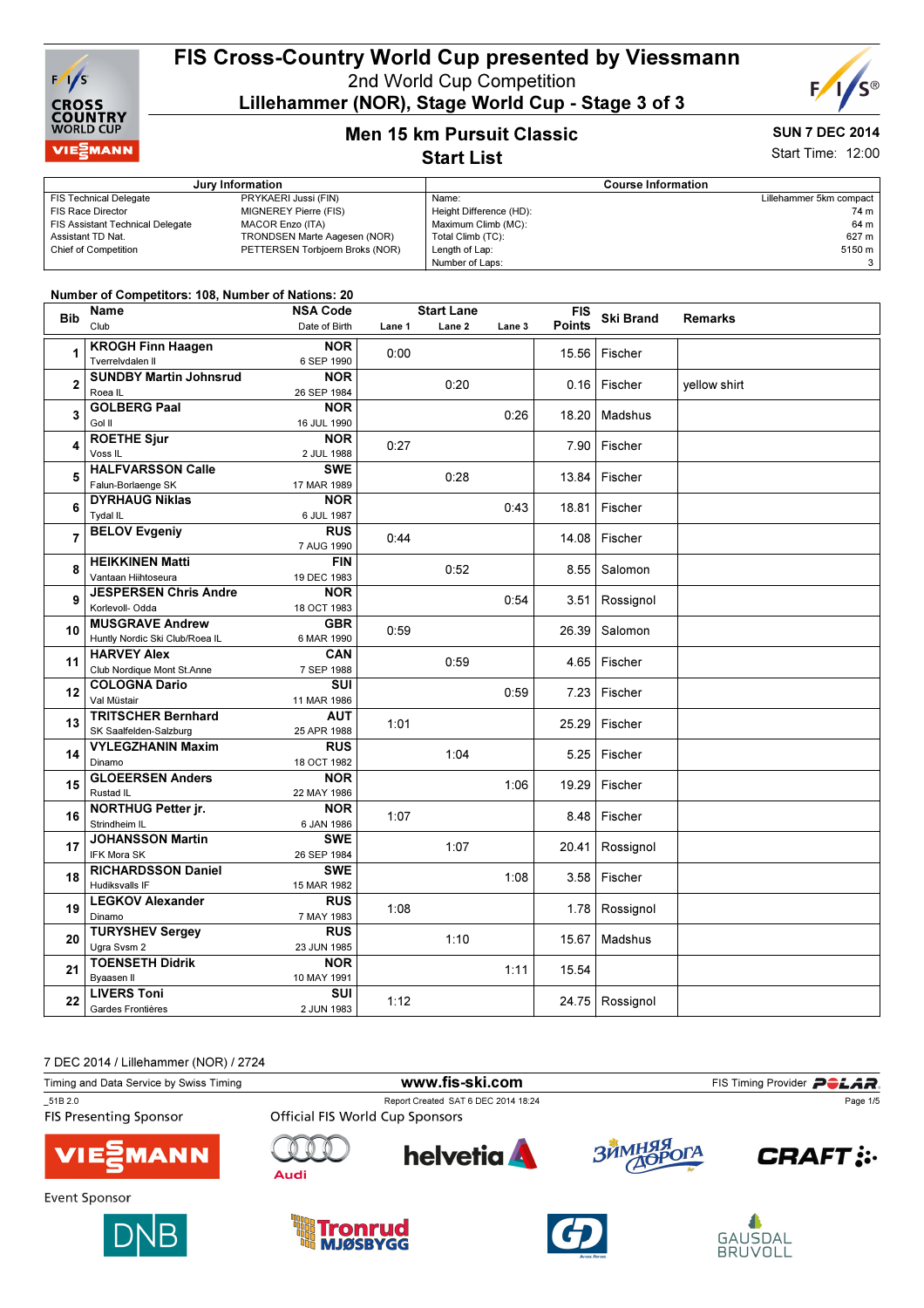

Lillehammer (NOR), Stage World Cup - Stage 3 of 3

#### Men 15 km Pursuit Classic Start List



Start Time: 12:00

| Bib | Name<br>Club                                                | <b>NSA Code</b><br>Date of Birth | Lane 1 | <b>Start Lane</b><br>Lane 2 | Lane 3 | <b>FIS</b><br><b>Points</b> | <b>Ski Brand</b> | Remarks |
|-----|-------------------------------------------------------------|----------------------------------|--------|-----------------------------|--------|-----------------------------|------------------|---------|
| 23  | <b>LARKOV Andrey</b>                                        | <b>RUS</b><br>25 NOV 1989        |        | 1:13                        |        |                             | 19.42 Fischer    |         |
| 24  | <b>USTIUGOV Sergey</b>                                      | <b>RUS</b><br>8 APR 1992         |        |                             | 1:13   |                             | 16.66 Fischer    |         |
| 25  | <b>DE FABIANI Francesco</b><br>C.S. ESERCITO                | <b>ITA</b><br>21 APR 1993        | 1:15   |                             |        | 20.36                       |                  |         |
| 26  | <b>GAILLARD Jean Marc</b><br>Douanes - Pays Rochois         | <b>FRA</b><br>7 OCT 1980         |        | 1:15                        |        | 10.08                       | Salomon          |         |
| 27  | <b>PERL Curdin</b><br>Bernina Pontresina                    | SUI<br>15 NOV 1984               |        |                             | 1:17   | 28.78                       | Rossignol        |         |
| 28  | <b>CLARA Roland</b><br><b>GRUPPO SCIATORI FIAMME GIALLE</b> | <b>ITA</b><br>8 MAR 1982         | 1:17   |                             |        | 18.56                       | Fischer          |         |
| 29  | <b>HOFER David</b><br>C.S. CARABINIERI SEZ. SCI             | <b>ITA</b><br>21 JUN 1983        |        | 1:19                        |        |                             | 29.18 Fischer    |         |
| 30  | <b>POLTORANIN Alexey</b>                                    | <b>KAZ</b><br>29 APR 1987        |        |                             | 1:19   |                             | 6.85   Fischer   |         |
| 31  | <b>DOBLER Jonas</b><br><b>SC Traunstein</b>                 | <b>GER</b><br>4 MAY 1991         | 1:20   |                             |        | 25.25                       | Fischer          |         |
| 32  | <b>KRUEGER Simen Hegstad</b><br>Lyn Ski                     | <b>NOR</b><br>13 MAR 1993        |        | 1:22                        |        |                             | 36.45 Atomic     |         |
| 33  | <b>BAUER Lukas</b><br>Dukla Liberec                         | <b>CZE</b><br>18 AUG 1977        |        |                             | 1:24   | 15.81                       | Fischer          |         |
| 34  | <b>NELSON Lars</b><br>Aasama IK                             | <b>SWE</b><br>19 AUG 1985        | 1:24   |                             |        |                             | 14.73 Rossignol  |         |
| 35  | <b>JAKS Martin</b><br>Dukla Liberec                         | <b>CZE</b><br>6 SEP 1986         |        | 1:24                        |        |                             | 17.33 Rossignol  |         |
| 36  | <b>BRANDSDAL Eirik</b><br>Kjelsaas IL                       | <b>NOR</b><br>11 NOV 1986        |        |                             | 1:26   | 53.97                       | Fischer          |         |
| 37  | <b>DUVILLARD Robin</b><br>EMHM - Villard de Lans            | <b>FRA</b><br>22 DEC 1983        | 1:27   |                             |        | 7.47                        | Rossignol        |         |
| 38  | YOSHIDA Keishin<br>Cold Weather Combat Training Unit        | <b>JPN</b><br>12 JAN 1987        |        | 1:28                        |        | 23.54                       | Fischer          |         |
| 39  | <b>ROENNING Eldar</b><br>Skogn IL                           | <b>NOR</b><br>11 JUN 1982        |        |                             | 1:28   |                             | 15.61 Rossignol  |         |
| 40  | <b>CHERNOUSOV Ilia</b><br><b>SKA</b>                        | <b>RUS</b><br>7 AUG 1986         | 1:28   |                             |        | 6.60                        | Rossignol        |         |
| 41  | <b>FURGER Roman</b><br>Schattdorf                           | SUI<br>10 FEB 1990               |        | 1:30                        |        | 65.00                       | Fischer          |         |
| 42  | <b>OESTENSEN Simen Haakon</b><br>Fossum IF                  | <b>NOR</b><br>4 AUG 1984         |        |                             | 1:30   |                             | 16.48 Atomic     |         |
| 43  | <b>GOALABRE Paul</b><br><b>EMHM SC Queyras</b>              | <b>FRA</b><br>26 SEP 1991        | 1:30   |                             |        | 28.00                       | Salomon          |         |
| 44  | <b>TSCHARNKE Tim</b><br>SV Biberau                          | <b>GER</b><br>13 DEC 1989        |        | 1:31                        |        | 13.07                       |                  |         |
| 45  | <b>PETUKHOV Alexey</b>                                      | <b>RUS</b><br>28 JUN 1983        |        |                             | 1:31   |                             | 101.10 Fischer   |         |
| 46  | <b>NOUSIAINEN Ville</b><br>Kouvolan Hiihtoseura             | <b>FIN</b><br>5 DEC 1983         | 1:33   |                             |        | 17.13                       | Peltonen         |         |
| 47  | <b>MIKKONEN Juho</b><br>Kuhmo-Ski                           | <b>FIN</b><br>28 DEC 1990        |        | 1:33                        |        |                             | 67.96 Rossignol  |         |
| 48  | <b>EISENLAUER Sebastian</b><br><b>SC Sonthofen</b>          | <b>GER</b><br>13 MAR 1990        |        |                             | 1:38   |                             | 60.74 Fischer    |         |
|     |                                                             |                                  |        |                             |        |                             |                  |         |

7 DEC 2014 / Lillehammer (NOR) / 2724

| Timing and Data Service by Swiss Timing  |                                        | www.fis-ski.com                     |            | FIS Timing Provider <b>POLAR</b> . |
|------------------------------------------|----------------------------------------|-------------------------------------|------------|------------------------------------|
| 51B 2.0<br><b>FIS Presenting Sponsor</b> | <b>Official FIS World Cup Sponsors</b> | Report Created SAT 6 DEC 2014 18:24 |            | Page 2/5                           |
| <b>VIESMANN</b>                          | Audi                                   | <b>helvetia</b>                     | ЗЙМНЯЯ ОГА | <b>CRAFT:</b>                      |
| Event Sponsor                            |                                        |                                     |            |                                    |







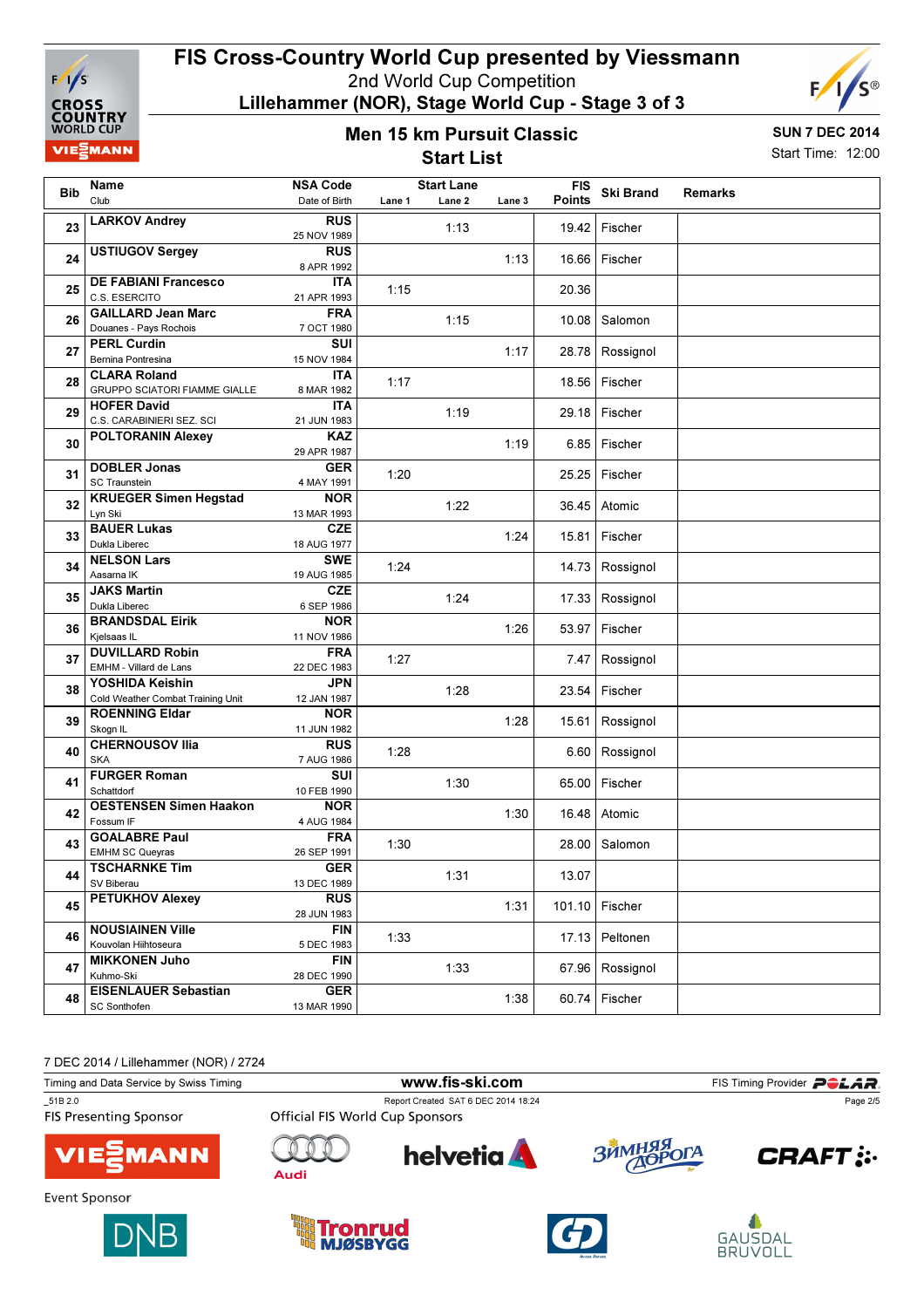

Lillehammer (NOR), Stage World Cup - Stage 3 of 3

#### Men 15 km Pursuit Classic Start List



SUN 7 DEC 2014 Start Time: 12:00

|     | Name                                               | <b>NSA Code</b>           |        | <b>Start Lane</b> |        | <b>FIS</b>    |                   |         |
|-----|----------------------------------------------------|---------------------------|--------|-------------------|--------|---------------|-------------------|---------|
| Bib | Club                                               | Date of Birth             | Lane 1 | Lane 2            | Lane 3 | <b>Points</b> | <b>Ski Brand</b>  | Remarks |
|     | <b>LINDBLAD Anton</b>                              | <b>SWE</b>                |        |                   |        |               |                   |         |
| 49  | Sollefteaa Skidor IF                               | 28 OCT 1990               | 1:38   |                   |        | 39.26         |                   |         |
| 50  | <b>JYLHAE Martti</b>                               | <b>FIN</b>                |        | 1:39              |        | 70.55         | Salomon           |         |
|     | Vuokatti Ski Team Kainuu                           | 3 JUN 1987                |        |                   |        |               |                   |         |
| 51  | <b>IVERSEN Emil</b>                                | <b>NOR</b>                |        |                   | 1:40   | 29.53         |                   |         |
|     | Il Varden Meraaker                                 | 12 AUG 1991               |        |                   |        |               |                   |         |
| 52  | <b>NOTZ Florian</b>                                | <b>GER</b>                | 1:41   |                   |        | 20.11         |                   |         |
|     | SZ Roemerstein<br><b>BJORNSEN Erik</b>             | 24 APR 1992<br><b>USA</b> |        |                   |        |               |                   |         |
| 53  | APU Nordic Ski Center                              | 14 JUL 1991               |        | 1:45              |        |               | 33.88 Rossignol   |         |
|     | <b>RAZYM Ales</b>                                  | <b>CZE</b>                |        |                   |        |               |                   |         |
| 54  | Dukla Liberec                                      | 19 AUG 1986               |        |                   | 1:46   |               | 33.48 Fischer     |         |
|     | <b>TSINZOV Veselin</b>                             | <b>BUL</b>                |        |                   |        |               |                   |         |
| 55  | <b>Alexander Logistics</b>                         | 29 JUL 1986               | 1:47   |                   |        |               | 28.55   Fischer   |         |
| 56  | <b>BABIKOV Ivan</b>                                | <b>CAN</b>                |        | 1:49              |        | 12.71         | Salomon           |         |
|     | Foothills Nordic Ski Club                          | 4 JUL 1980                |        |                   |        |               |                   |         |
| 57  | <b>TARANTOLA Damien</b>                            | <b>FRA</b>                |        |                   | 1:50   | 30.39         |                   |         |
|     | <b>Chamonix Mont Blanc</b>                         | 14 OCT 1991               |        |                   |        |               |                   |         |
| 58  | <b>JOENSSON Emil</b>                               | <b>SWE</b>                | 1:51   |                   |        |               | 33.20 Fischer     |         |
|     | <b>IFK Mora SK</b>                                 | 15 AUG 1985               |        |                   |        |               |                   |         |
| 59  | <b>HYVARINEN Perttu</b>                            | FIN                       |        | 1:52              |        | 42.92         |                   |         |
|     | Riistaveden Urheilijat<br><b>STRANDVALL Matias</b> | 5 JUN 1991<br><b>FIN</b>  |        |                   |        |               |                   |         |
| 60  | IF Minken                                          | 15 MAR 1985               |        |                   | 1:52   |               | 50.89   Fischer   |         |
| 61  | <b>BING Thomas</b>                                 | <b>GER</b>                |        |                   |        |               |                   |         |
|     | Rhoener WSV Dermbach                               | 3 APR 1990                | 1:54   |                   |        |               | 18.00   Rossignol |         |
|     | <b>VALJAS Len</b>                                  | CAN                       |        |                   |        |               |                   |         |
| 62  | Team Hardwood                                      | 21 NOV 1988               |        | 1:55              |        | 126.98        | Fischer           |         |
| 63  | <b>LEHTONEN Lari</b>                               | <b>FIN</b>                |        |                   | 1:56   |               | 16.01 Fischer     |         |
|     | Imatran Urheilijat                                 | 21 JUN 1987               |        |                   |        |               |                   |         |
| 64  | <b>SVEEN Simen Andreas</b>                         | <b>NOR</b>                | 1:57   |                   |        | 16.77         |                   |         |
|     | Ring                                               | 7 OCT 1988                |        |                   |        |               |                   |         |
| 65  | <b>COLOGNA Gianluca</b>                            | SUI                       |        | 1:58              |        |               | 63.80 Fischer     |         |
|     | Val Müstair<br><b>KERSHAW Devon</b>                | 17 MAY 1990               |        |                   |        |               |                   |         |
| 66  | Onaping Falls Nordics Ski Club                     | <b>CAN</b><br>20 DEC 1982 |        |                   | 1:58   |               | 17.26   Fischer   |         |
|     | <b>KATZ Andreas</b>                                | <b>GER</b>                |        |                   |        |               |                   |         |
| 67  | SV Baiersbronn                                     | 8 JAN 1988                | 2:03   |                   |        |               | 29.01 Atomic      |         |
|     | <b>KRECZMER Maciej</b>                             | <b>POL</b>                |        |                   |        |               |                   |         |
| 68  | <b>LKS Poroniec Poronin</b>                        | 4 APR 1981                |        | 2:07              |        |               | 41.22 Fischer     |         |
|     | <b>NOECKLER Dietmar</b>                            | <b>ITA</b>                |        |                   |        |               |                   |         |
| 69  | G.S. FIAMME ORO MOENA                              | 29 SEP 1988               |        |                   | 2:09   |               | 24.16 Fischer     |         |
| 70  | <b>DI CENTA Giorgio</b>                            | <b>ITA</b>                | 2:10   |                   |        |               | 17.37 Fischer     |         |
|     | C.S. CARABINIERI SEZ. SCI                          | 7 OCT 1972                |        |                   |        |               |                   |         |
| 71  | <b>YOUNG Andrew</b>                                | <b>GBR</b>                |        | 2:11              |        |               | 68.32 Fischer     |         |
|     | Huntly Nordic Ski Club                             | 21 FEB 1992               |        |                   |        |               |                   |         |
| 72  | <b>STAREGA Maciej</b>                              | <b>POL</b>                |        |                   | 2:12   |               | 55.40 Fischer     |         |
|     | <b>UKS RAWA Siedlce</b><br><b>HAMILTON Simeon</b>  | 31 JAN 1990<br><b>USA</b> |        |                   |        |               |                   |         |
| 73  | <b>Stratton Mountain School</b>                    | 14 MAY 1987               | 2:13   |                   |        |               | 71.82 Fischer     |         |
|     | <b>GRIDIN Andrey</b>                               | <b>BUL</b>                |        |                   |        |               |                   |         |
| 74  |                                                    | 23 JUN 1988               |        | 2:15              |        | 52.83         |                   |         |
|     |                                                    |                           |        |                   |        |               |                   |         |

7 DEC 2014 / Lillehammer (NOR) / 2724

| $1 + 1 + 1 = 1$                          |                                        |                                     |            |                                    |  |  |
|------------------------------------------|----------------------------------------|-------------------------------------|------------|------------------------------------|--|--|
| Timing and Data Service by Swiss Timing  |                                        | www.fis-ski.com                     |            | FIS Timing Provider <b>POLAR</b> . |  |  |
| 51B 2.0<br><b>FIS Presenting Sponsor</b> | <b>Official FIS World Cup Sponsors</b> | Report Created SAT 6 DEC 2014 18:24 |            | Page 3/5                           |  |  |
| <b>VIESMANN</b>                          | Audi                                   | <b>helvetia</b>                     | ЗЙМНЯЯ ОГА | <b>CRAFT</b> :                     |  |  |
| Event Sponsor                            |                                        |                                     |            |                                    |  |  |
|                                          |                                        |                                     |            |                                    |  |  |







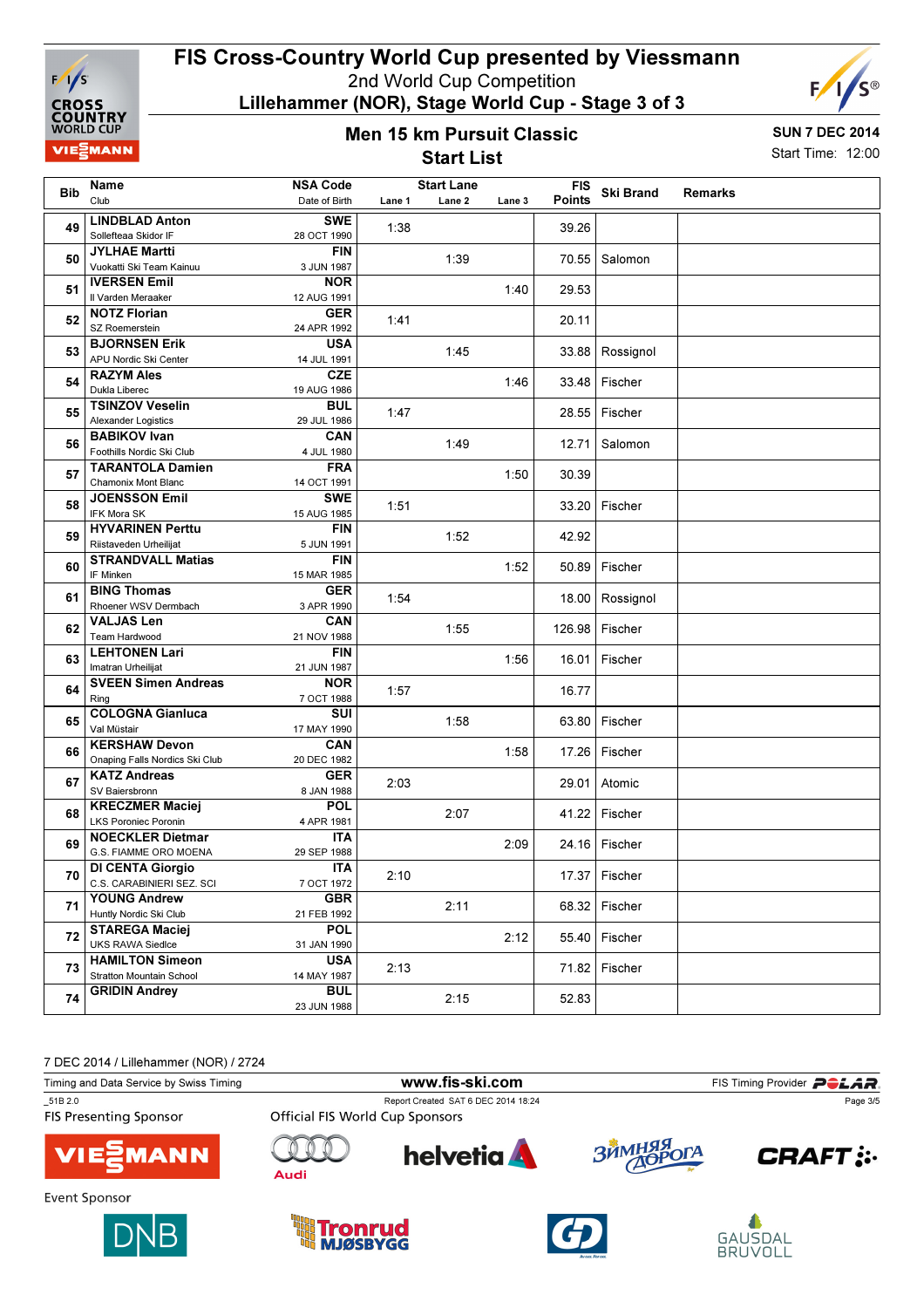

Lillehammer (NOR), Stage World Cup - Stage 3 of 3

#### Men 15 km Pursuit Classic Start List



SUN 7 DEC 2014 Start Time: 12:00

| <b>Bib</b> | <b>Name</b>                                       | <b>NSA Code</b>          |        | <b>Start Lane</b> |        | <b>FIS</b>    | <b>Ski Brand</b> | <b>Remarks</b> |
|------------|---------------------------------------------------|--------------------------|--------|-------------------|--------|---------------|------------------|----------------|
|            | Club                                              | Date of Birth            | Lane 1 | Lane 2            | Lane 3 | <b>Points</b> |                  |                |
| 75         | <b>MIYAZAWA Hiroyuki</b>                          | <b>JPN</b>               |        |                   | 2:15   | 41.71         | Fischer          |                |
|            | Waseda University                                 | 12 OCT 1991              |        |                   |        |               |                  |                |
| 76         | <b>COCKNEY Jesse</b><br>Foothills Nordic Ski Club | CAN<br>26 JUL 1989       | 2:15   |                   |        |               | 41.62 Fischer    |                |
|            | <b>PETERSON Teodor</b>                            | <b>SWE</b>               |        |                   |        |               |                  |                |
| 77         | <b>IFK Umeaa</b>                                  | 1 MAY 1988               |        | 2:17              |        |               | 51.50 Rossignol  |                |
|            | <b>PELLEGRINO Federico</b>                        | <b>ITA</b>               |        |                   |        |               |                  |                |
| 78         | G.S. FIAMME ORO MOENA                             | 1 SEP 1990               |        |                   | 2:19   | 49.71         | Rossignol        |                |
|            | <b>SOEDERGREN Anders</b>                          | <b>SWE</b>               |        |                   |        |               |                  |                |
| 79         | <b>Hudiksvalls IF</b>                             | 17 MAY 1977              | 2:20   |                   |        |               | 12.39 Fischer    |                |
|            | <b>LENTING Akira</b>                              | <b>JPN</b>               |        |                   |        |               |                  |                |
| 80         | <b>TEAM AKIRA</b>                                 | 11 AUG 1990              |        | 2:27              |        |               | 29.78 Fischer    |                |
| 81         | <b>PARISSE Clement</b>                            | <b>FRA</b>               |        |                   | 2:27   | 24.46         |                  |                |
|            | Megève                                            | 6 JUL 1993               |        |                   |        |               |                  |                |
| 82         | <b>SCHAAD Roman</b>                               | SUI                      | 2:28   |                   |        |               | 58.92 Salomon    |                |
|            | Drusberg                                          | 30 JUL 1993              |        |                   |        |               |                  |                |
| 83         | <b>JAPAROV Dmitriy</b>                            | <b>RUS</b>               |        | 2:32              |        |               | 13.30 Fischer    |                |
|            | <b>GRAEF Jakub</b>                                | 1 JAN 1986<br>CZE        |        |                   |        |               |                  |                |
| 84         | Dukla Liberec                                     | 11 SEP 1991              |        |                   | 2:34   | 46.58         |                  |                |
|            | <b>RASTELLI Maicol</b>                            | <b>ITA</b>               |        |                   |        |               |                  |                |
| 85         | C.S. ESERCITO                                     | 28 APR 1991              | 2:34   |                   |        | 30.23         |                  |                |
|            | <b>HEDIGER Jovian</b>                             | SUI                      |        |                   |        |               |                  |                |
| 86         | Bex                                               | 17 DEC 1990              |        | 2:35              |        |               | 108.08 Rossignol |                |
| 87         | <b>KUEHNE Andy</b>                                | <b>GER</b>               |        |                   | 2:35   | 25.93         | Rossignol        |                |
|            | <b>WSC Erzgebirge Oberwiesenthal</b>              | 19 NOV 1987              |        |                   |        |               |                  |                |
| 88         | <b>BESSMERTNYKH Alexander</b>                     | <b>RUS</b>               | 2:42   |                   |        | 18.08         |                  |                |
|            |                                                   | 15 SEP 1986              |        |                   |        |               |                  |                |
| 89         | <b>STAROSTIN Mark</b>                             | <b>KAZ</b>               |        | 2:43              |        |               | 40.46 Fischer    |                |
|            |                                                   | 23 DEC 1990              |        |                   |        |               |                  |                |
| 90         | <b>ANTOLEC Jan</b><br><b>LKS Poroniec Poronin</b> | POL<br>3 MAY 1990        |        |                   | 2:43   | 66.74         | Fischer          |                |
|            | <b>KINDSCHI Joeri</b>                             | SUI                      |        |                   |        |               |                  |                |
| 91         | Davos                                             | 8 OCT 1986               | 2:50   |                   |        |               | 70.39 Fischer    |                |
|            | <b>KNOP Petr</b>                                  | <b>CZE</b>               |        |                   |        |               |                  |                |
| 92         | Ski Klub jablonec n.N.                            | 12 MAY 1994              |        | 2:52              |        | 53.75         |                  |                |
|            | <b>HAUKE Max</b>                                  | <b>AUT</b>               |        |                   |        |               |                  |                |
| 93         | <b>WSV Liezen-Steiermark</b>                      | 29 AUG 1992              |        |                   | 2:58   |               | 41.30 Fischer    |                |
| 94         | <b>KILLICK Graeme</b>                             | <b>CAN</b>               | 2:58   |                   |        | 28.10         |                  |                |
|            | Ptarmigan Nordic Ski Club                         | 26 FEB 1989              |        |                   |        |               |                  |                |
| 95         | <b>VELICHKO Yevgeniy</b>                          | <b>KAZ</b>               |        | 2:59              |        |               | 35.23 Fischer    |                |
|            |                                                   | 2 APR 1987               |        |                   |        |               |                  |                |
| 96         | <b>MALYSHEV Sergey</b>                            | KAZ                      |        |                   | 3:04   |               | 37.88 Fischer    | Wave: 3:00     |
|            | <b>NEWELL Andrew</b>                              | 7 OCT 1994<br><b>USA</b> |        |                   |        |               |                  |                |
| 97         | Stratton Mountain School                          | 30 NOV 1983              | 3:06   |                   |        | 60.55         | Fischer          | Wave: 3:00     |
|            | <b>VOLOTKA Denis</b>                              | <b>KAZ</b>               |        |                   |        |               |                  |                |
| 98         |                                                   | 10 OCT 1985              |        | 3:08              |        | 43.42         |                  | Wave: 3:00     |
|            | <b>DADIC Edi</b>                                  | <b>CRO</b>               |        |                   |        |               |                  |                |
| 99         | <b>TSK Ravnogorac</b>                             | 22 DEC 1993              |        |                   | 3:09   | 53.27         |                  | Wave: 3:00     |
| 100        | ROJO Imanol                                       | <b>SPA</b>               | 3:11   |                   |        | 32.08         |                  | Wave: 3:00     |
|            | ALPINO UZTURRE-RFEDI                              | 30 NOV 1990              |        |                   |        |               |                  |                |
|            |                                                   |                          |        |                   |        |               |                  |                |

7 DEC 2014 / Lillehammer (NOR) / 2724

| $1.1$ $-1.7$ $-1.1$ $-1.1$ $-1.1$ $-1.1$ $-1.1$ $-1.1$ $-1.1$ $-1.1$ $-1.1$ $-1.1$ $-1.1$ $-1.1$ $-1.1$ $-1.1$ $-1.1$ $-1.1$ $-1.1$ $-1.1$ $-1.1$ $-1.1$ $-1.1$ $-1.1$ $-1.1$ $-1.1$ $-1.1$ $-1.1$ $-1.1$ $-1.1$ $-1.1$ $-1.1$<br>Timing and Data Service by Swiss Timing |                                 | www.fis-ski.com                     |                                  |                |  |  |
|---------------------------------------------------------------------------------------------------------------------------------------------------------------------------------------------------------------------------------------------------------------------------|---------------------------------|-------------------------------------|----------------------------------|----------------|--|--|
|                                                                                                                                                                                                                                                                           |                                 |                                     | FIS Timing Provider <b>POLAR</b> |                |  |  |
| 51B 2.0                                                                                                                                                                                                                                                                   |                                 | Report Created SAT 6 DEC 2014 18:24 |                                  | Page 4/5       |  |  |
| <b>FIS Presenting Sponsor</b>                                                                                                                                                                                                                                             | Official FIS World Cup Sponsors |                                     |                                  |                |  |  |
| <b>VIE</b> MANN                                                                                                                                                                                                                                                           | Audi                            | <b>helvetia</b>                     | ЗЙМНЯЯ ОГА                       | <b>CRAFT</b> : |  |  |
| Event Sponsor                                                                                                                                                                                                                                                             |                                 |                                     |                                  |                |  |  |